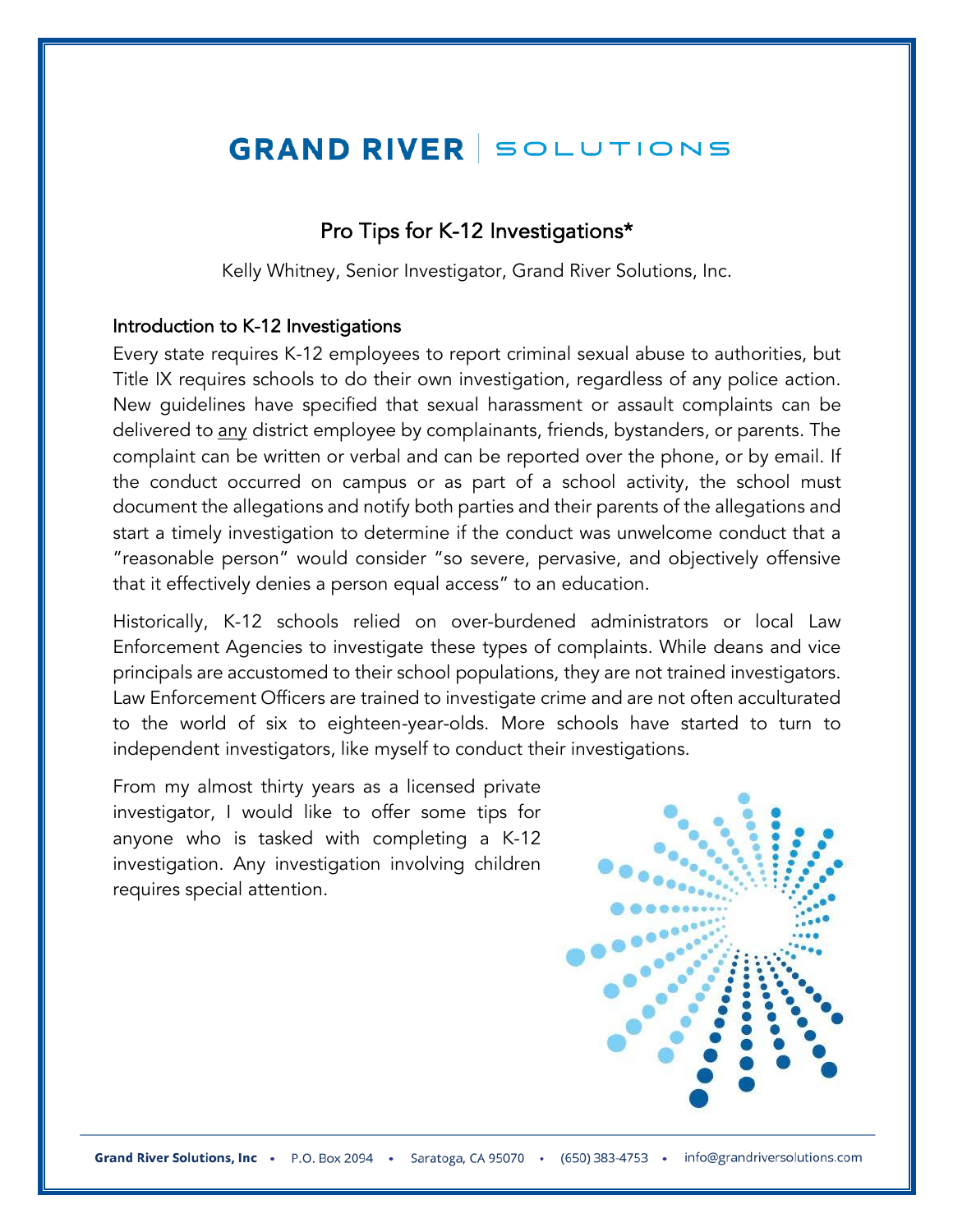## Pro Tips for Consideration

Be mindful that children are not just small adults. The understanding and maturity levels of students vary considerably, even within the same grade and age level. If you have not had the opportunity to be around children, it will be helpful to research the stage of cognitive development<sup>1</sup> of your subject before diving in. For example, kindergartners and first graders in the pre-operational stage tend to be egocentric and struggle to see things from another person's perspective. It is not until about 2nd, 3rd or 4th grade when children start to show more inductive logic skills and begin to think about how others may think and feel. Starting about 5th or 6th grade children start to use deductive reasoning and ponder concepts such as justice.

Indications of sexual maturity or immaturity in your subjects are also something to note as you are conducting your interviews. With the average age of puberty ranging for every student, no assumptions should be made about their maturity before meeting each unique student.

## Preparing for the Investigation

As you are preparing for your investigation you should be provided with the notice of the allegations. Depending on the facts of your case, you can ask your point person, usually the District's Title IX Coordinator or an administrator, for some background on potential witnesses and determine what records you will need from the district. Attendance records or other conduct records may be relevant and necessary to confirm details or timing.

When scheduling interviews with K-12 students you should be familiar with your state's education code and the district's policy. Most districts require that the parents of the Complainant and the Respondent are not only notified but invited to attend the interview of their child. This can require some careful coordination. When parents attend the interview, it is wise to meet with them for a few minutes beforehand to explain the policy investigation process, address their concerns, and establish the interview guidelines. For example, once the interview is started, they must not interrupt the interview or answer for their child. Granting a parent or guardian an opportunity toward the end of the interview to take a break and remind their child of anything they think their child might have neglected to mention, may help everyone concerned feel more empowered by the interview.

If a Respondent's or Complainant's parent allow their child to attend the interview alone, it is wise to include another investigator or administrator as a witness.

When scheduling interviews with prospective witnesses, districts vary about whether or not the parents of those witnesses need to be informed. For example, in serious cases,

 $^1$  Jean Piaget's 4 stages of Cognitive Development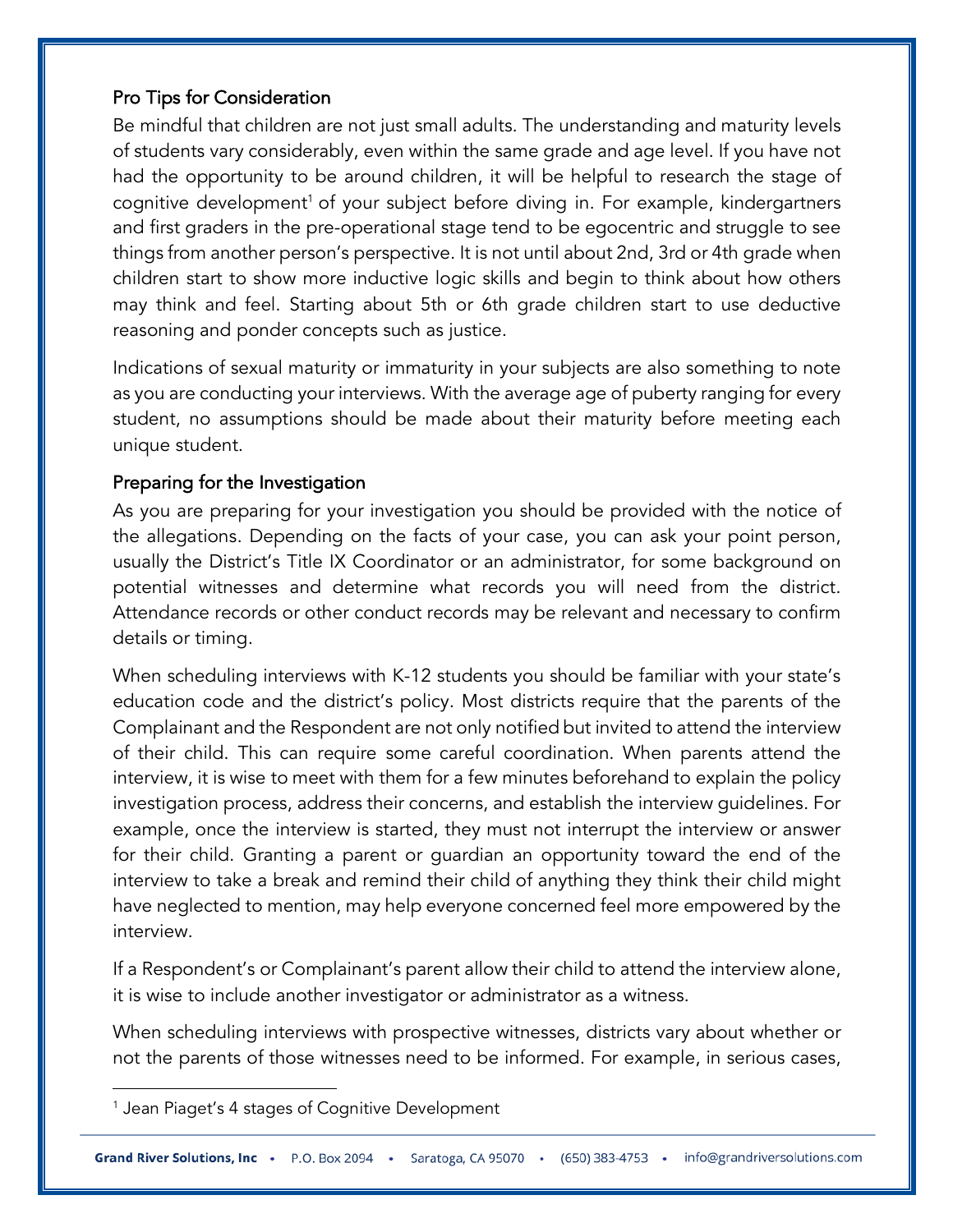their policy may dictate that all parents are notified about the nature of the investigation and invite the parents of witnesses to attend the interview of their child. However, when interviewing older high school students or witnesses of less serious conduct, the District may not have the same requirements. Ensure you are familiar with state and local requirements.

#### Conducting the Interview

The interview should be conducted in a private, safe space with accommodations to make your interviewee as comfortable as possible. Unless a parent knowingly selects an interview time that interferes with their child's lunch, or a test, be careful not to do that. Some schools allow a guidance counselor to sit in as a support person for an interviewee. There are no circumstances that would allow more than one witness to be in an interview room at the same time.

When interviewing children, the questions should be straight forward and ageappropriate. They should be given ample time to provide explanations when needed. All information should be carefully reviewed with the student to ensure that they have communicated their messages accurately. Remember that you are there to learn from them. Don't be afraid to ask silly questions. You will most certainly learn some new vocabulary.

#### Privacy and Record Keeping

Student Conduct is protected by FERPA, the Family Educational Rights and Privacy Act. FERPA prohibits the release of "personally identifiable" information regarding their students without written consent from their guardian. When documenting your interviews with minors, do not identify them by their full names. You can ask the district's Title IX Coordinator or a school administrator to help you determine the identity of potential witnesses and how they would like you to document the identities of their students to keep everyone straight. Some prefer initials or first names. When there are a lot of witnesses to navigate, a private witness key is useful. Discretion should also be used on any outward label for your case. Using a case number, as opposed to party names, is one more way to protect the privacy of the parties.

The investigator will be required to provide written documentation of all their interviews and make a conclusion about whether or not the conduct in question actually occurred as it was alleged. The school will be required to share the outcome of the investigation with both parties, enact consequences in the event of a policy violation, and maintain the investigation records for seven years.